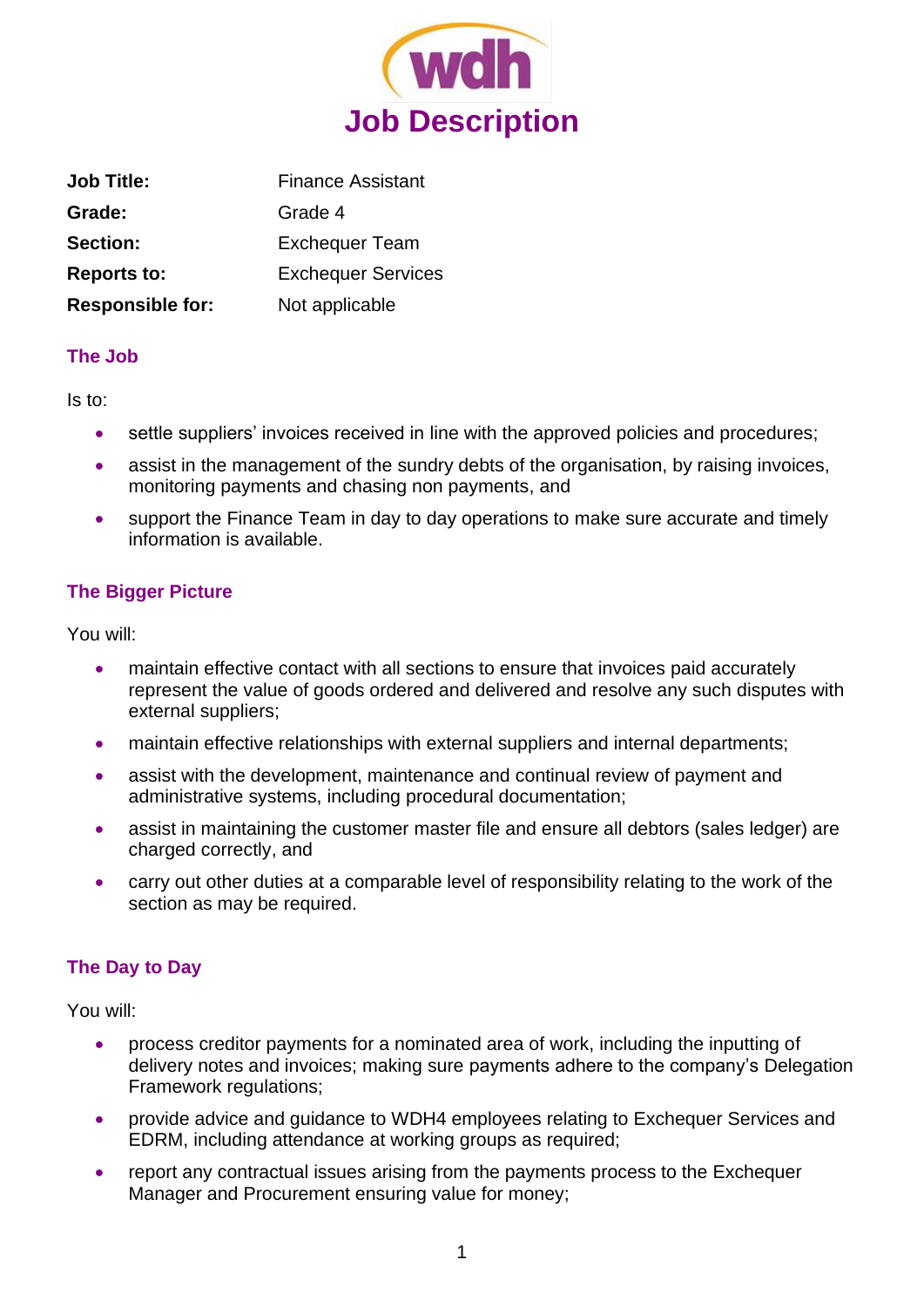- deal with debtor enquires and liaise with the relevant department to resolve disputes over non payment of accounts;
- agree payment plans and where necessary report on defaulting customers and to enable appropriate action to be taken;
- assist in running reports relating to outstanding debtor accounts and follow WDH policy and procedure for recovery, and
- assist with the development, maintenance and continually review systems including procedural documentation.

#### **Personal Contacts:**

- **Internal:** Employees at various levels within the organisation.
- **External:** Wakefield Council, external organisations and customers of WDH.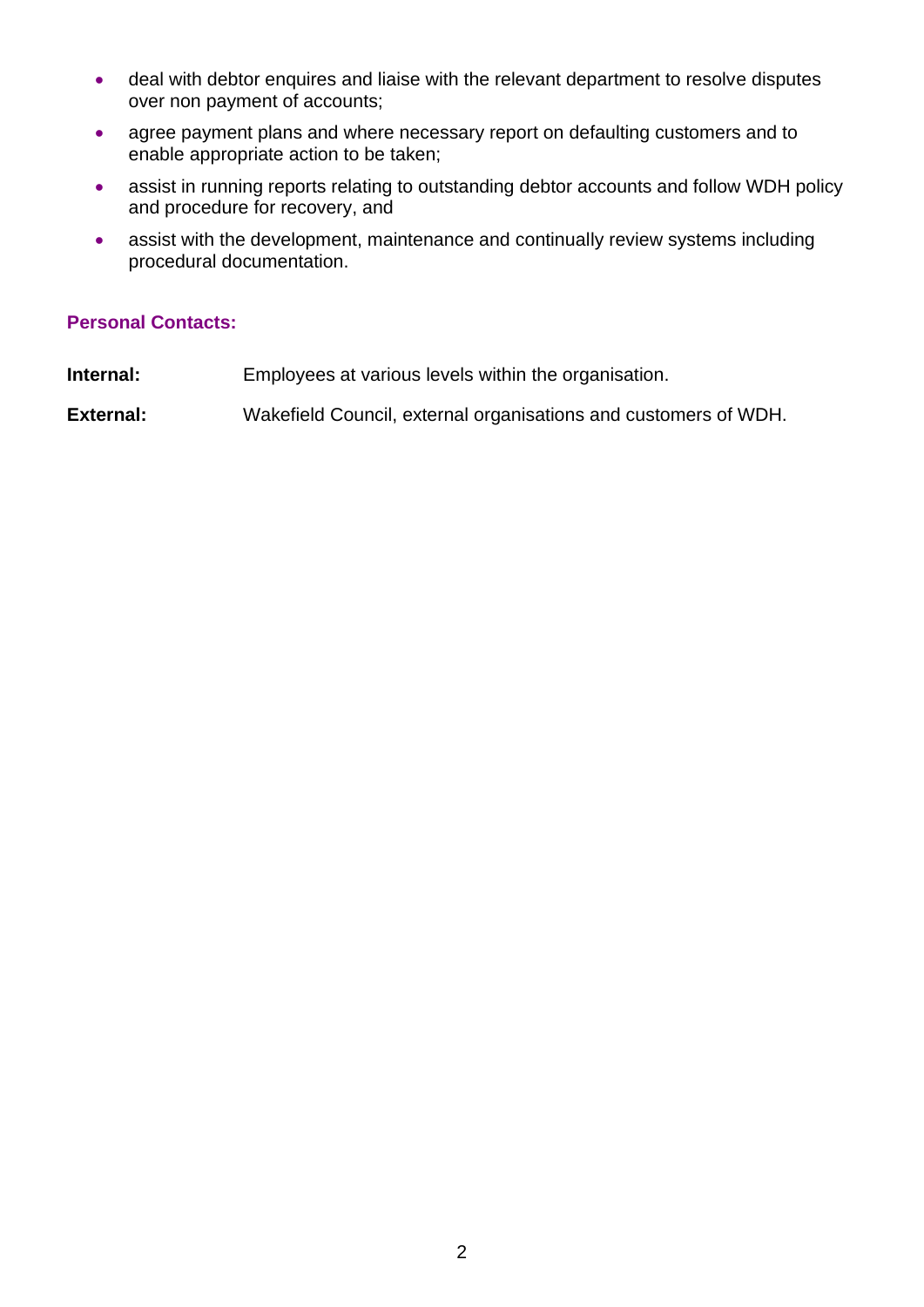# **The Specifics**

This section identifies the qualifications, skills and behaviours needed for an effective performance. Using these clarifies the personal qualities and workplace behaviours expected of the post. WDH principles reflect behaviour patterns, which distinguish highly effective performance in a role. There are nine behavioural indicators, which are split into three principles; Determination, Nous, Attitude, and these are often referred to as DNA

| <b>Personal skill characteristics</b>                                                                                                                                                                                                  | <b>Essential</b><br>(Tick) | <b>Desirable</b><br>(Tick) | <b>Method of</b><br><b>Assessment</b><br>Code list below) | <b>Shortlisting</b><br><b>Criteria</b><br>(Tick) |
|----------------------------------------------------------------------------------------------------------------------------------------------------------------------------------------------------------------------------------------|----------------------------|----------------------------|-----------------------------------------------------------|--------------------------------------------------|
| <b>Qualifications and Training</b>                                                                                                                                                                                                     |                            |                            |                                                           |                                                  |
| A qualification at Level 2 of the<br><b>Qualifications and Credit Framework,</b><br>such as GCSEs (three or more at<br>grades $A-C/9 - 4$ ), Award, Certificate<br>or Diploma at level 2 or equivalent<br>including English and Maths. | ✓                          |                            | AF/CQ                                                     | ✓                                                |
| AAT qualified or part CCAB.                                                                                                                                                                                                            |                            | $\checkmark$               | AF/CQ                                                     |                                                  |
| Working towards a financial<br>qualification such as AAT (or<br>equivalent).                                                                                                                                                           |                            | ✓                          | AF/CQ                                                     |                                                  |
| <b>Determination</b>                                                                                                                                                                                                                   |                            |                            |                                                           |                                                  |
| Experience of raising and recovering<br>debt in accordance with an<br>organisation's financial framework.                                                                                                                              | ✓                          |                            | AF/IR                                                     | ✓                                                |
| Experience of processing payments.                                                                                                                                                                                                     | $\checkmark$               |                            | AF/I                                                      | $\checkmark$                                     |
| Experience of working effectively with<br>managers outside the finance team,<br>external organisations and<br>individuals.                                                                                                             | ✓                          |                            | AF/IR                                                     |                                                  |
| Ability to work effectively as part of a<br>team to achieve team targets.                                                                                                                                                              | ✓                          |                            | AF/I                                                      |                                                  |
| Excellent numerical skills with a high<br>level of attention to detail and<br>accuracy.                                                                                                                                                | ✓                          |                            | AF/I                                                      |                                                  |
|                                                                                                                                                                                                                                        |                            |                            |                                                           |                                                  |
| <b>Nous</b><br>Ability to use and develop PC based<br>information systems.                                                                                                                                                             | $\checkmark$               |                            | AF/I                                                      | ✓                                                |
| Ability to solve problems efficiently<br>within the requirements of a financial<br>framework.                                                                                                                                          | ✓                          |                            | AF/1/R                                                    |                                                  |
| Excellent organisational skills.                                                                                                                                                                                                       | $\checkmark$               |                            | AF/I/R                                                    | ✓                                                |
| Good presentation skills.                                                                                                                                                                                                              | $\checkmark$               |                            | AF/I                                                      |                                                  |
| Ability to work with minimal<br>supervision and on own initiative.                                                                                                                                                                     | ✓                          |                            | AF/I                                                      |                                                  |
| A thorough knowledge and<br>understanding of financial systems<br>and procedures within a financial                                                                                                                                    |                            | ✓                          | AF/1                                                      |                                                  |
|                                                                                                                                                                                                                                        | 3                          |                            |                                                           |                                                  |